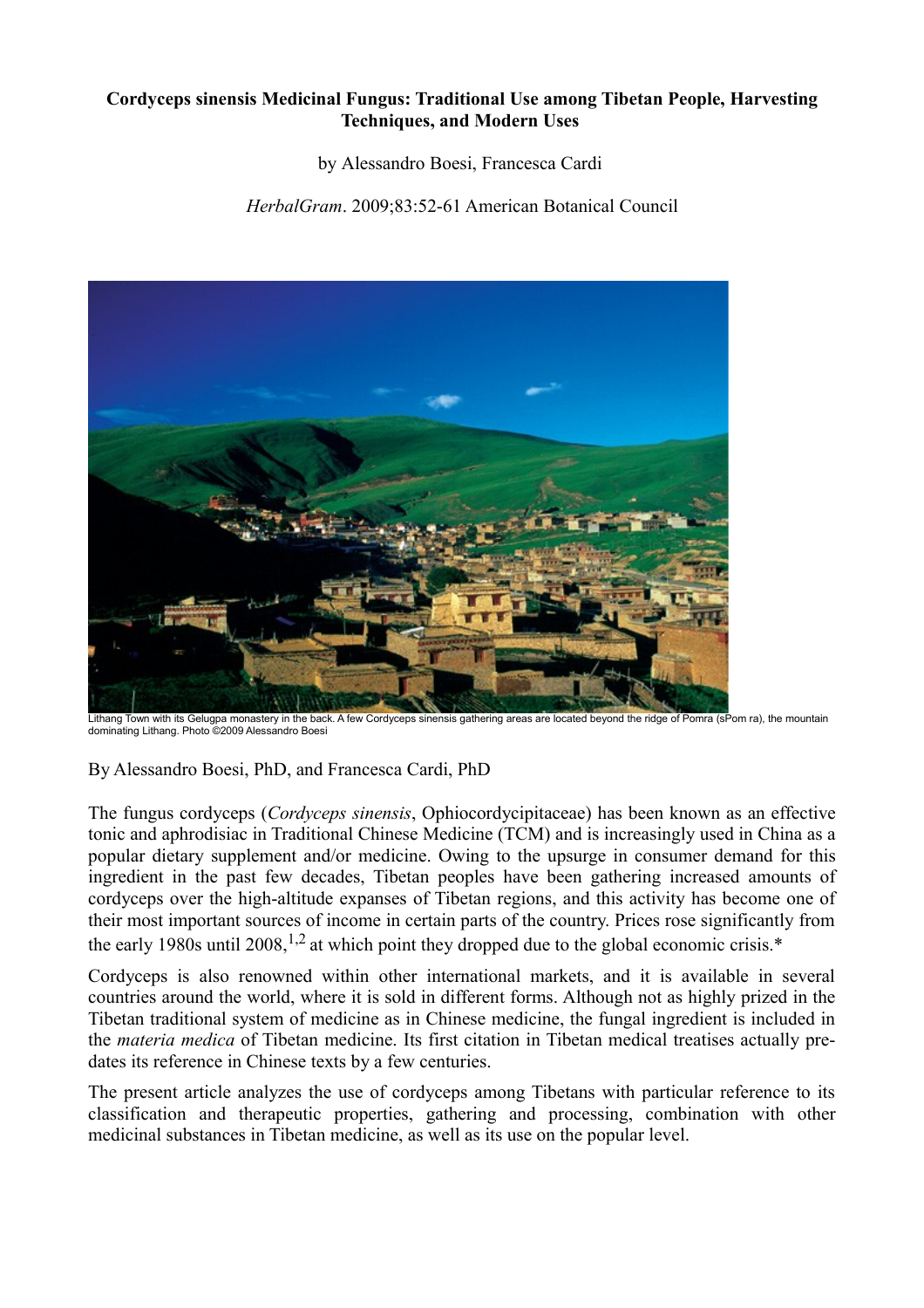

The weight of the dbyar rtswa dgun 'bu is taken using small scales. The measurement is quite accurate, yet between traders arguments often arise about the precision of the weight or the quality and the price of the produce. Those quarrels can often become real fights. Photo ©2009 Alessandro Boesi

Data in this article were obtained during several field-research trips conducted by the authors in different Tibetan cultural regions: Lithang and Dardo/Kangding Counties (Ganzi/Kandze Tibetan Autonomous Prefecture, Sichuan Province, China), where the authors spent 9 months during 2 consecutive vegetative seasons in 1999 and 2000; the region of Baragaon located in Mustang District, central Nepal (2001); and Repkong/Tongren County (Huangnan Tibetan Autonomous Prefecture) and Rushar, Huangzhong County (Xining Prefecture-level city) in Qinghai Province, China (2007).

The methods used during fieldwork included participant observation and open-ended and structured interviews conducted with cordyceps gatherers, traders, users, and in particular with Tibetan medical practitioners—both independent and belonging to recognized medical institutions. Excerpts from Tibetan medical treatises have been thoroughly examined, particularly the *Mennag chewa rinsel* (*Ten Millions of Instructions: a Relic*), written by the famous Tibetan doctor Zurkhar Namnyi Dorje in the 15<sup>th</sup> century,<sup>3</sup> the Tibetan *materia medica* that the Mongol Jampal Dorje compiled in the 19<sup>th</sup> century,<sup>4</sup> and a few modern treatises devoted to Tibetan pharmacopeias and medical preparations.5,6,7 The botanical identifications presented in this article are mainly those reported in modern Tibetan *materia medica*<sup>5,6</sup> and those related to the specimens gathered on the field by the authors. We note that, because the botanical taxonomic identification of Tibetan *materia medica* may vary throughout Tibetan regions, the identification presented herein may represent only one of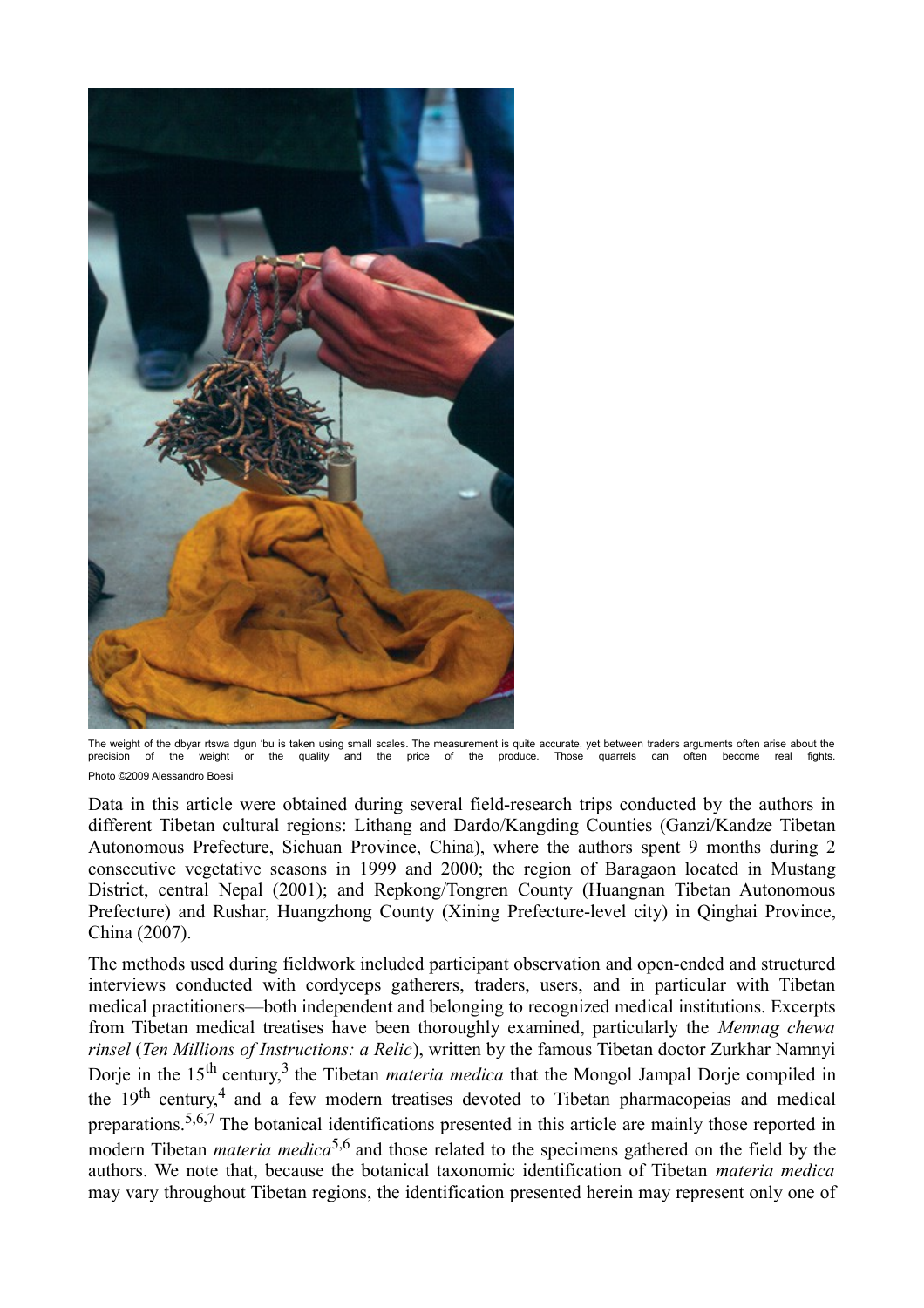the possible species to which a Tibetan designation corresponds.

## **The Fungus** *Cordyceps sinensis*

*Cordyceps* is a genus of ascomycete fungi belonging to the family Ophiocordycipitaceae (formerly Clavicipitaceae), parasitic mainly on insects and other arthropods. These type of fungi are thus named entomophagous (feeding on insects) fungi. [Authors' taxonomic note: According to the recent DNA review of the genus *Cordyceps*, the new name for *Cordyceps sinensis* is *Ophiocordyceps sinensis* (Berk.)

G.H. Sung, J.M. Sung, Hywel-Jones & Spatafora.<sup>8</sup>] *Cordyceps sinensis* s.l. (in the broad sense) is a parasitic fungus living on lepidopterous (butterflies and moth) larvae. It attacks and grows on caterpillars, specifically on larvae from the genus *Thitarodes* (Hepialidae, Lepidoptera). *Cordyceps sinensis* thrives from 3000 to 5000 meters above sea level, in cold, grassy, alpine meadows of Tibet Autonomous Region (TAR, Chinese: Xizang), Sichuan, Gansu, Qinghai, and Yunnan Chinese provinces, and in a few Nepalese, Bhutanese, and Indian Himalayan areas. The infected hosts, of which *T. armoricanus* (Oberthür) Ueda is the most commonly-mentioned species, live underground on the Tibetan plateau and Himalayan regions in the same areas where *C. sinensis* thrives, and they spend up to 5 years before pupating.



A monk from Lithang monastery scans the ground looking for cordyceps, Lithang County, 4200 meters. Photo ©2009 Alessandro Boesi

The spores of *C. sinensis* are spread by the wind over the soil and onto plants, where they come into contact with *Thitarodes* larvae, particularly when the caterpillars emerge to feed on roots and herbaceous vegetation. Larvae were observed eating tender roots of alpine meadow species such as *Polygonum*, *Astragalus*, *Salix*, *Arenaria*, and *Rhododendron.*9 The caterpillars may eat the spores or the spores lying on their bodies may germinate and enter their bodies through the mouth or the respiratory pores (2 of them are present over each metamere). When *C. sinensis* attacks *T. armoricanus*, its mycelium invades the caterpillar's body, filling its cavity, killing the insect, and eventually completely replacing the host tissue. The dead caterpillar appears yellowish to brown in color. The cylindrical club-shaped fruiting body, 5-15 cm long and dark brown to black in color, grows up from spring to early summer, protruding and developing out of the caterpillar's forehead.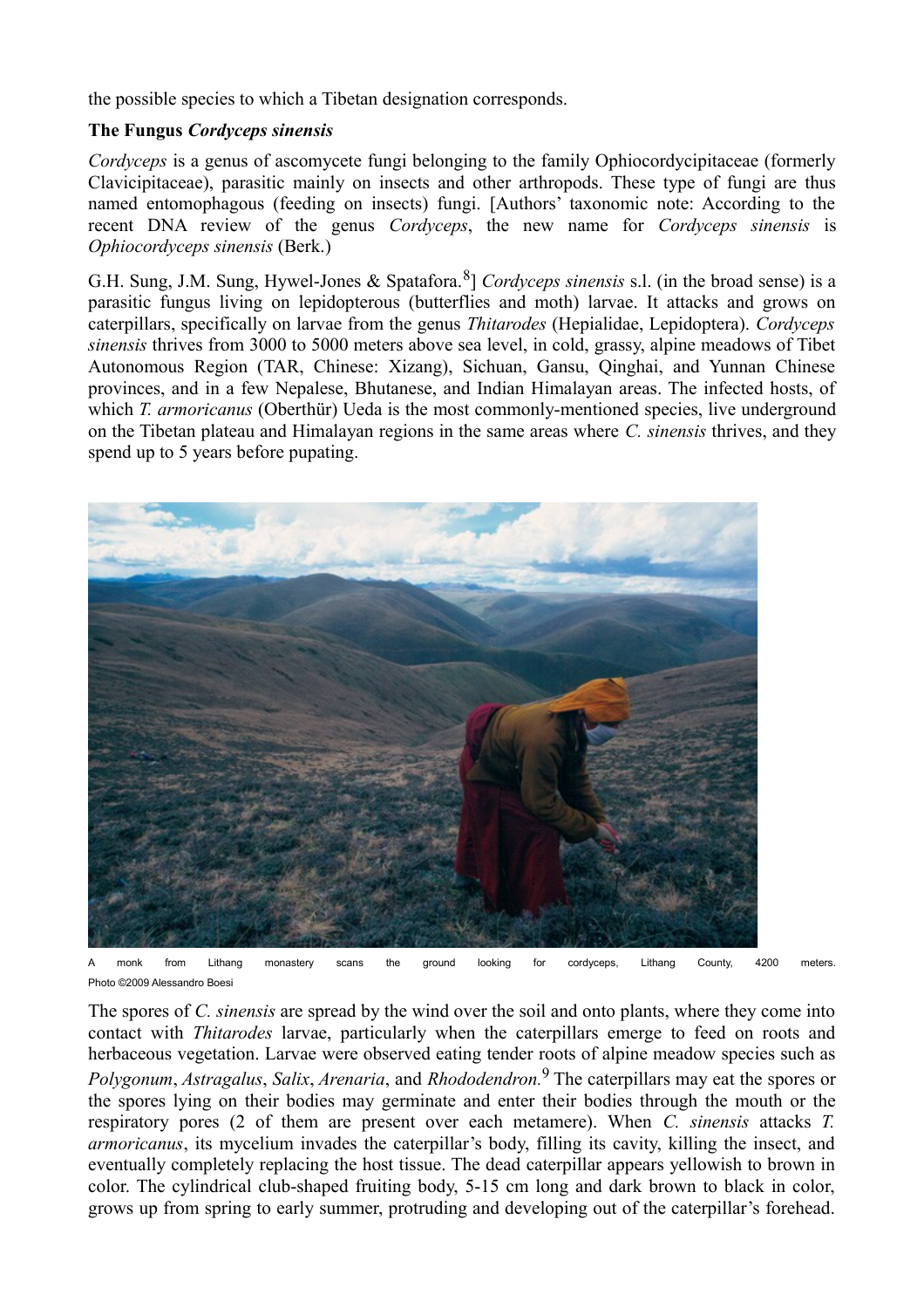The stroma (mass of fungus tissue) bears many small, flask-shaped perithecia (fruiting bodies) that contain the asci (sacs in which the sexual spores are formed). According to Li et al., *C. sinensis* spores disperse and break up into 30-60 propagules, which attach themselves to the larval state of the insect; usually 15 days pass between spore dispersion and larval infection.<sup>10</sup>

In the Lithang area, where most of the fieldwork was conducted, the authors observed *C. sinensis* between 4000 and 4500 meters of altitude in the alpine grasslands on the northern slopes of the Shaluli Shan Range mountains. The length of the larvae varies roughly from 3 to 6 centimeters. The length of the dry mushroom spans from 3 to 10 centimeters.

### **Cordyceps Harvesting**

During our fieldwork in east Tibet, we participated in the gathering of cordyceps, both with Tibetan medical practitioners and professional gatherers. The season starts at the beginning of April and lasts until the end of June, although normally the harvesting season spans from the beginning of May until the middle of June. After that period, according to a modern text of Tibetan *materia medica*, "the body of the 'worm,' which is within the ground, gets rotten... until its interior becomes hollow<sup>"5</sup>

The gathering of cordyceps represents the principal source of income for many Tibetans from Lithang and neighboring areas.<sup>11,12,13</sup> Many people from Lithang—young and old, laymen and monks, men and women—walk everyday along the steep path that leads to the collecting areas. A few Chinese citizens, some of them coming from lowland regions, also participate in the gathering. According to our informants, most of the picking areas are located on the north-facing slopes of the mountains.

Most of the gatherers lie on the ground over the high-altitude expanses, attentively scanning the terrain. The search for the tiny cordyceps in the high altitude grasslands, interspersed with small *Rhododendron* bushes and various vegetation, still dormant at the beginning of spring, is a difficult task, requiring concentration and patience. In fact, the height and thickness of the fungus are so small that it cannot be easily seen: in spring the ground is covered with short vegetation stumps as brownish as the tiny cordyceps*.* But Tibetan people generally seem happy to perform this work since it is not considered particularly strenuous, the enterprise is highly profitable, and because they like spending their time together in the mountains.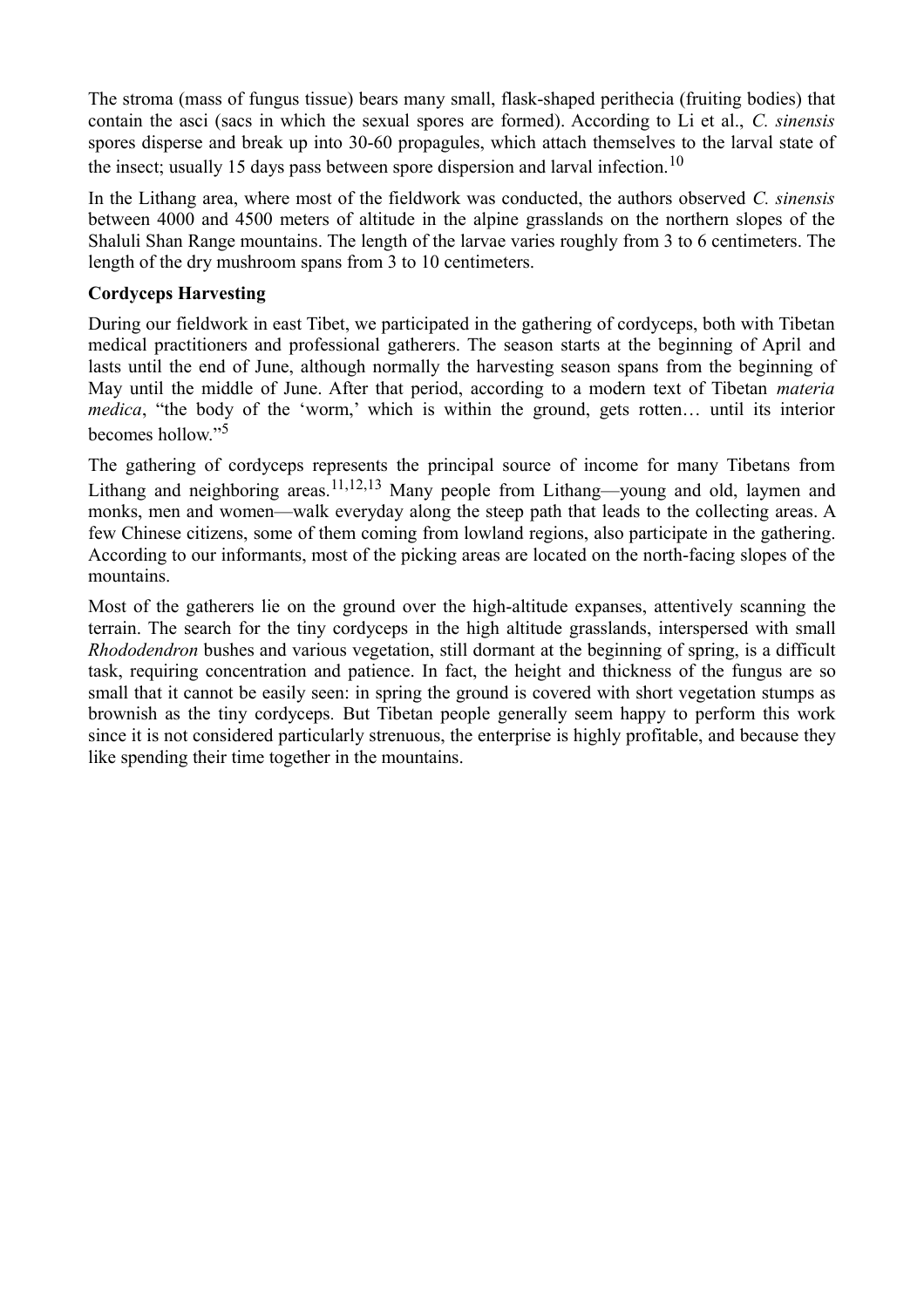

Photo ©2009 Alessandro Boesi

The gatherers proceed slowly on hands and knees, or bending the body and leaning on a small hoe. They usually carefully scan the area in front of them, keeping their faces close to the ground. If they do not recognize any cordyceps*,* they take a few steps forwards and proceed in the search to an adjacent area. Cordyceps is extracted from the soil with a hoe or a small knife. It is important not to damage the larva, because it would lose value. We have noticed many gatherers carrying thin sticks of wood (like toothpicks) that may be used to repair cut or broken larvae or to increase the weight of the product, once inserted in them.

Some gatherers claim that they may find 30 to 40 worms a day. Nawan Tashi, an independent doctor who often spends a few days of the gathering season collecting cordyceps, says that the average amount collected in that area does not usually exceed 20 specimens a day; the maximum specimen number that he has found in one day has been 27. On the day that we met with him, he arrived home late in the afternoon with only 14 specimens in his leather bag. After drying the amount collected, Nawan Tashi saved some of it in his store room with other herbal materials. He generally sells most of the product on the local market to make some money, with which he then buys other medicinal plants, usually manufactured Tibetan pills from the Derge Tibetan Medical Institute. At the time of our fieldwork, a few small bags full of cordyceps were hanging from the wooden ceiling of his home. He had decided to sell them the next winter when the price would be higher.

### **Cordyceps Use at the Popular Level**

Traditionally, Tibetan people perceive cordyceps as a single substance that undergoes a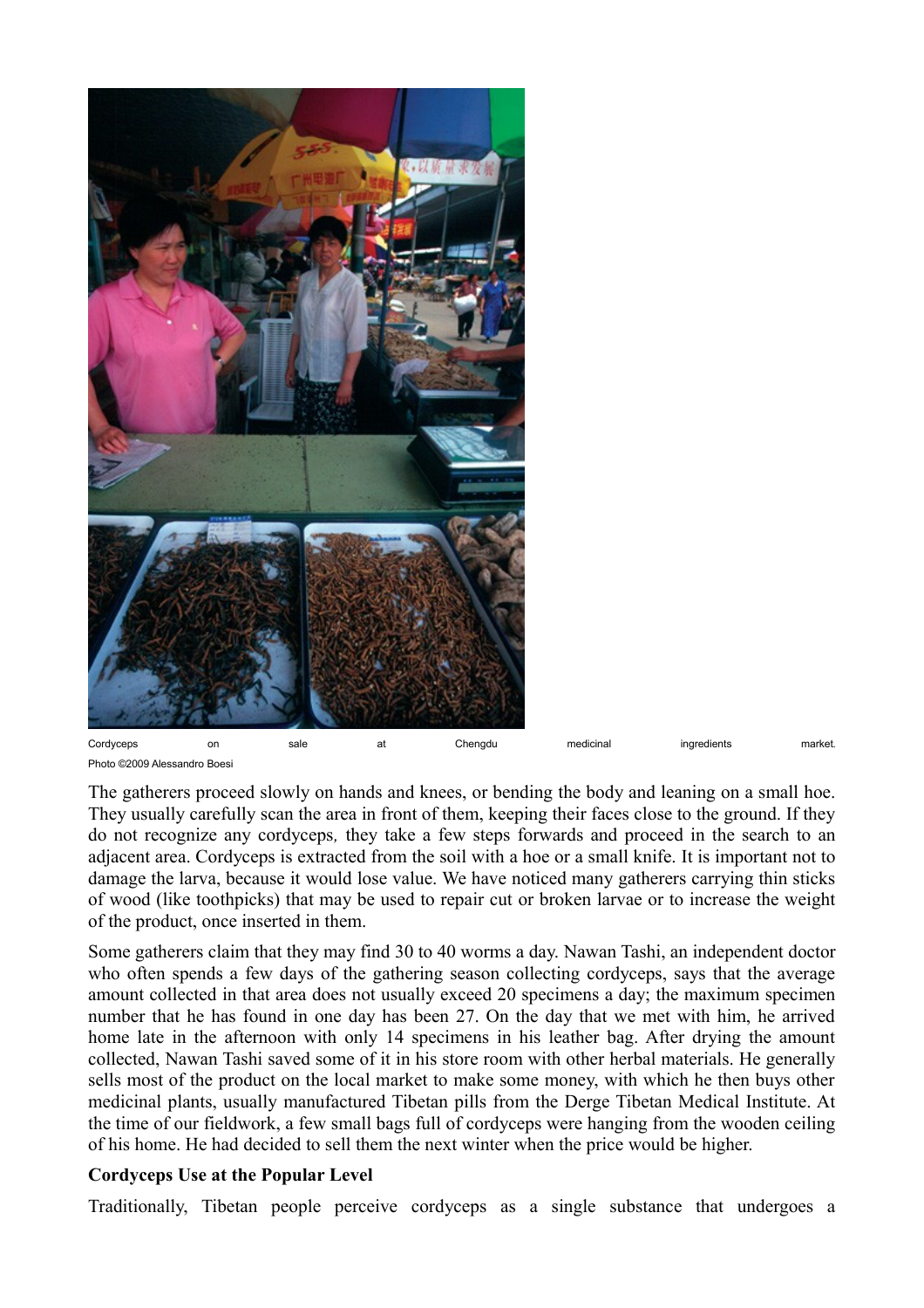metamorphosis on passing from spring to summer. They refer to it as *yartsa gunbu,* meaning "summer-grass winter-worm," although they frequently shorten the name to *bu* ("worm") at the popular level. All the Tibetans with whom we spoke believe that, during winter, cordyceps lives as a worm and that, after a metamorphosis occurring at the beginning of spring, it changes into a kind of grass. In certain confined areas, such as a few sacred sites, cordyceps seems to have connections with the local popular religion. Its gathering was banned, for example, in the Dzachuka (*rDza chu kha*) and Sertha (*Se tha*) regions (located in Sêrxü County and Sêrtar County, respectively, Ganzi Tibetan Autonomous Prefecture, Sichuan Province).<sup>14</sup> Animals that dwell underground in burrows, as Huber reports, "are negatively associated with the archaic cosmology. These species are considered to be too close to the realm of the local subterranean and sub-aquatic deities, who are believed to be easily offended and also quick to cause harm to humans and their livestock in retribution for human encroachment upon their realm."<sup>15</sup>

The use of cordyceps is not particularly common at the popular level in Lithang County and in the other fieldwork areas. Several Tibetan medical practitioners agree on the fact that, in general, this substance is seldom used as a medicine or diet supplement among Tibetans, who essentially regard it as a trade item.

The few people who consume the product typically do so as a tonic in the form of a beverage that may be prepared in different ways. We have sometimes observed Tibetans sipping small amounts of these potions from tiny bottles while conducting activities such as carving religious prayers on stones and gambling. Nearly 80 informants (i.e., gatherers of and traders in cordyceps, plus Tibetan traditional doctors) maintain that these potions are helpful to the body's general health and for increasing strength and vigor, and that they are also a good aphrodisiac. Our informants from Lithang explain that these potions are prepared by dipping a few cordyceps specimens into a container filled with *arak* (*a rag*), a local alcoholic spirit processed from barley or rice. The number of specimens may vary according to the quantity of *a rag* held in the container and the potion strength required. Usually 3 to 5 specimens of cordyceps are used for each half-liter of *a rag*. The potion is ready after having been kept in a cool place for 2-3 months. Some people wait a year or more before consuming it, claiming that the long period of the drug permanence in the alcohol increases the potion potency and effectiveness. When the *a rag* is exhausted, some more may be added by filling the container again. Most informants state that the refilling can be done several times and are aware that, in this case, the potion's overall potency decreases. Some people may add other ingredients, as is often done by traditional doctors. Winkler reports that "in Lithang there is already a distillery that produces liquor (qingke jiu) from regionally grown barley with a few caterpillar fungi or fritillary bulbs floating in the bottle. $13$ 

A few scholars provide evidence that cordyceps is employed at the popular level in other regions inhabited by populations of Tibetan language and culture. In the Dolakha District (Central-east Nepal), the Sherpa people use cordyceps as an aphrodisiac and tonic: "One to two fruiting body are orally administered with milk, once a day."<sup>16</sup> According to Sacherer, in the Rolwaling Valley of the same District, the product is popularly used as a tonic and aphrodisiac and "it is eaten in its entirety, caterpillar and fungus, mostly by middle aged men."17 In Nar (Central Nepal, Manang District), it is said that "if a person mixes yertsagumbu with 13 other herbs and takes the mixture over a period of three years, he will become as thick as an elephant, quick as a horse and pretty as a peacock,"<sup>18</sup> and it has been assessed that "the product is ground, boiled in milk and drunk with honey or rock candy."18 According to a publication by the Ministry of Forests and Soil Conservation of Nepal, in the Thak areas (Central Nepal) cordyceps "is taken orally in combination with *Dactylorhiza hatagirea* (Orchidaceae), honey and cow's milk," and it is also administered as a tonic to yak and sheep.<sup>19</sup> A similar use is attested also among the Tibetan practitioners of Dolpa District (West Nepal).<sup>20</sup> According to Phuntsho Namgyel, who has been conducting extensive survey in Bhutan on cordyceps as an economic resource for local people, in several areas of this country the fungus is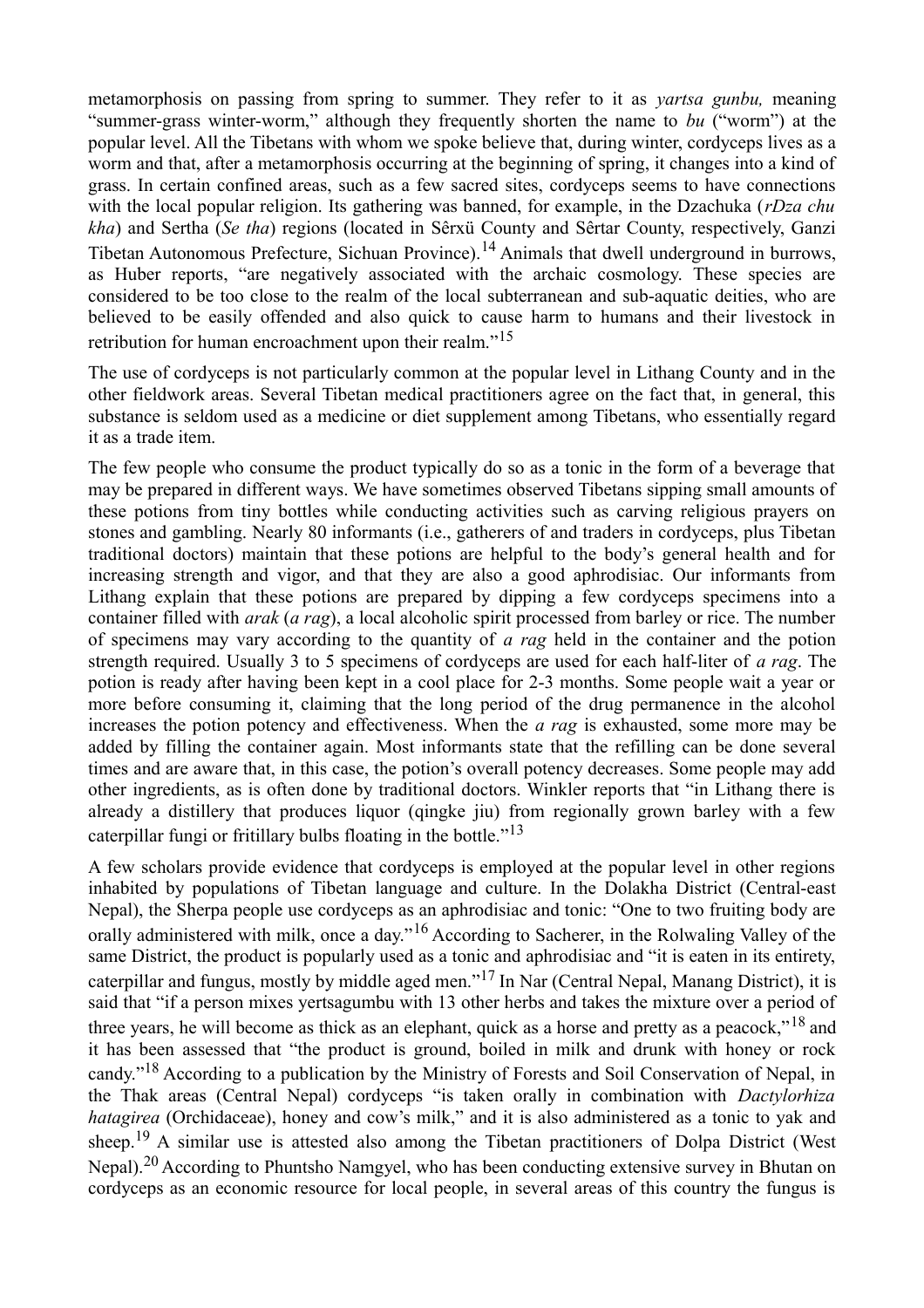also known as a medicine at the popular level (e-mail to A. Boesi, March 10, 2004).



# **Cordyceps in Tibetan Medicine**

Cordyceps in Tibetan Medical Texts. In Gawe Dorje's modern text about Tibetan *materia medica*, the term *tsa tachi* (*rtswa da byid*, "grass *da byid*") is given as the main name for *yartsa gunbu*. 6† We have never heard Tibetan doctors employing this designation, although a few of them claim to have known of the term from that same text. To our knowledge, apart from this occurrence, the expression has never been mentioned to indicate *yartsa gunbu* in classic or other modern Tibetan *materia medica*. A modern Tibetan medical dictionary presents the entry *tsatachi* as a synonym of *yartsa gunbu*.<sup>21</sup> This designation has probably been devised recently in connection to the drug named *tachi*, which according to Gawe Dorje, corresponds to a salamander (*Batrachuperus pinchonii*)*.* <sup>6</sup>Zurkhar Namnyi Dorje, who devotes an entire chapter to describing the so-called *tachi* and its varieties, affirms that this term connotes several other substances from plants, minerals, and animals that share the same properties as *yartsa gunbu*, although *yartsa gunbu* itself is never mentioned.3 Attributing this new denomination to *yartsa gunbu* has possibly been done to include it in the same group as the most powerful aphrodisiacs and tonics, and it is probably due to Chinese influence: Aphrodisiacs, notably cordyceps, represent highly praised drugs in Chinese medicine. It seems that, only in the past few decades, the use of cordyceps has been spreading in modern Tibetan medical institutes located in Central Tibet.

The first Tibetan author who described *yartsa gunbu* seems to be the famous Tibetan doctor Zurkhar Nyamnyi Dorje (1439-1475) mentioned above, the practitioner who founded the so-called *Zur* medical tradition. In his treatise *Ten Millions of Instructions*: *a Relic* (commonly and incorrectly also referred to as "Oral Instructions on a Myriad of Medicines"), he mentions *yartsa gunbu* among the drugs that cure the *rotsa* (*ro tsa*) ailments—those concerning sexual virility.<sup>3</sup>

The fundamental treatise of Tibetan medicine, *The Four Tantras* (*rGyud bzhi*), of which the first edition dates between the  $8<sup>th</sup>$  and the 12<sup>th</sup> century, does not mention this medicinal fungus.<sup>22</sup> Also,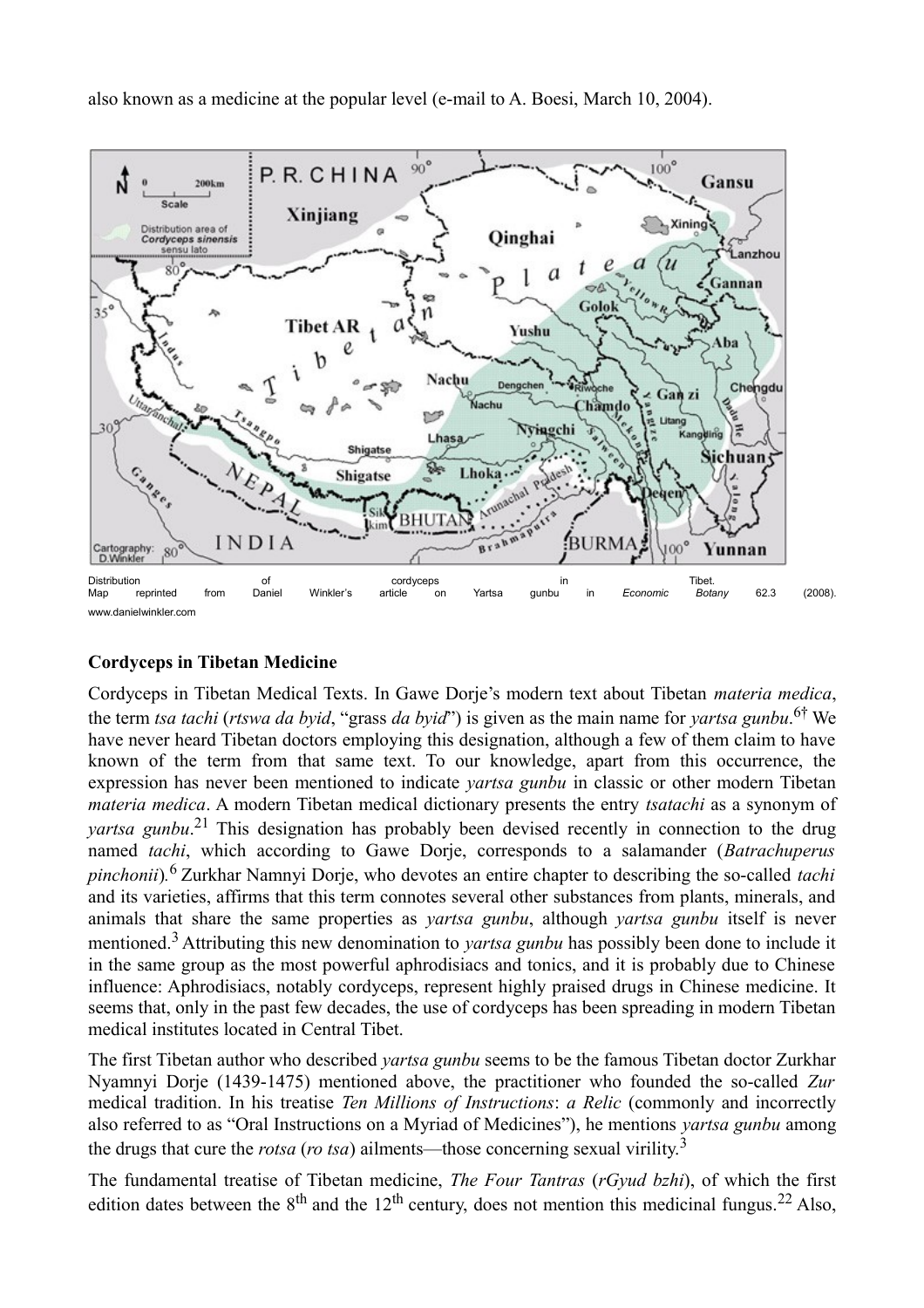*The Crystal Rosary* (*Shel phreng*), a text devoted to Tibetan *materia medica*, composed by the Tibetan doctor Deumar Geshe Tenzin Phuntsok in east Tibet in the 18<sup>th</sup> century and still considered the fundamental reference for Tibetan practitioners owing to its completeness and details in medicinal substance description, surprisingly does not mention *yartsa gunbu*.<sup>23</sup> Cordyceps is a very common product in eastern Tibetan regions, and certainly at that time it already represented an important trade item as documented from several sources. For example, Rockhill reports that "this mountain [in the valley called Lit'ang Golo] is famous as producing that curious worm-plant known as the *Shar-tsa gong-bu* (*tung-chung hsia-ts'ao* in Chinese), called by botanist *Cordyceps sinensis.*" <sup>24</sup>*Yartsa gunbu* is also not included in a Tibetan *materia medica* describing the plants used at the Lhasa Medical and Astrological Institute in the first part of the  $20^{th}$  century.<sup>25</sup>

The medicinal fungus is, however, described in the illustrated Tibetan *materia medica* written by Jampal Dorie in the 19<sup>th</sup> century, where it is mentioned among the "herbaceous medicines," *nomen* (*sngo sman*), the so-called category that includes medicinal plants growing mostly in the higher zones of the mountains, exhibiting an herbaceous aspect, slender stem, and tiny underground organs.4 The author provided an illustration of the fungus, in which he depicted some specimens already prepared in bundles kept together by small strings, ready to be sold, exactly as is customary today in some traditional Chinese pharmacies. This figure testifies to the importance of the product as a trade item at that time. It is also possible that among Tibetan peoples cordyceps was already more famous as an item of trade than as a medicine, exactly as it happens at the present time. Jampal Dorje describes *yartsa gunbu* as follows: "It grows on high mountains, during summer the root is similar to a worm, the leaves are similar to the ones of the 'mountain garlic' *rigok* (*ri sgog*, *Allium* spp., Liliaceae), the flower is similar to that of the plant called *Awa*"(*A wa*, a plant belonging to the Gramineae).

Contrary to traditional treatises, in Chinese Tibetan cultural areas, all recently-published modern texts devoted to describing Tibetan *materia medica* give a large emphasis to cordyceps. The fungus is included in the first modern Tibetan *materia medica* published at Lhasa in 1973.26 Certainly under Chinese influence, in the modern pharmacopeia of Gawe Dorje, cordyceps has been added to the so-called "essence medicines," *tsimen* (*rtsi sman)* category, which includes peculiar medicinal substances coming from animals, minerals, and plants such as camphor (*ga bur*, *Cinnamomum camphora*, Lauraceae), cardamom (*sug smel*, *Elettaria cardamomum*, Zingiberaceae), saffron (*gur kum, Crocus sativus, Iridaceae), musk, bear bile, and bitumen.<sup>6</sup> Even a small amount of them is* considered very powerful, and they share a particular fragrance. Differently, Karma includes the product in the category named *tangmen* (*thang sman*, "medicines of the plains"), which includes bulky herbaceous or sometimes tiny woody plants usually not growing at high altitude, and reports that throughout Tibetan regions there are 5 different varieties of it.<sup>5</sup> We have never obtained this last piece of information during our fieldwork.

Tibetan doctors from Lithang state that they do not frequently employ and do not highly value cordyceps, claiming to know other herbs that, once mixed, have the same properties but give more effective results, particularly *wang lag* or *wangpo lagpa* (*dbang po lag pa*, *Gymnadenia orchidis*, Orchidaceae);6 *G. crassinervis* and *G. conopsea*; <sup>5</sup>and *Dactylorhiza hatagirea* (Orchidaceae).20 The *Gymnadenia* species is also deemed a good tonic and aphrodisiac according to Tibetan medical treatises.

The utilization of cordyceps was not very common also at the Kumbum Medical Institute (Qinghai Province) and at the Lhasa Medical and Astrological Institute before the arrival of the Chinese. Today it seems that the product is utilized more frequently in central Tibet (particularly at Lhasa) according to information given by several doctors at the 2000 Lhasa International Tibetan Medicine Congress, who lamented that cordyceps had become rare in the last decades. As was noted earlier, it has been reported that local Tibetan practitioners frequently use this product in the region of Dolpo (Nepal),  $27$  and it is also employed in the Nepalese region of Manang.  $28$  According to Phuntsho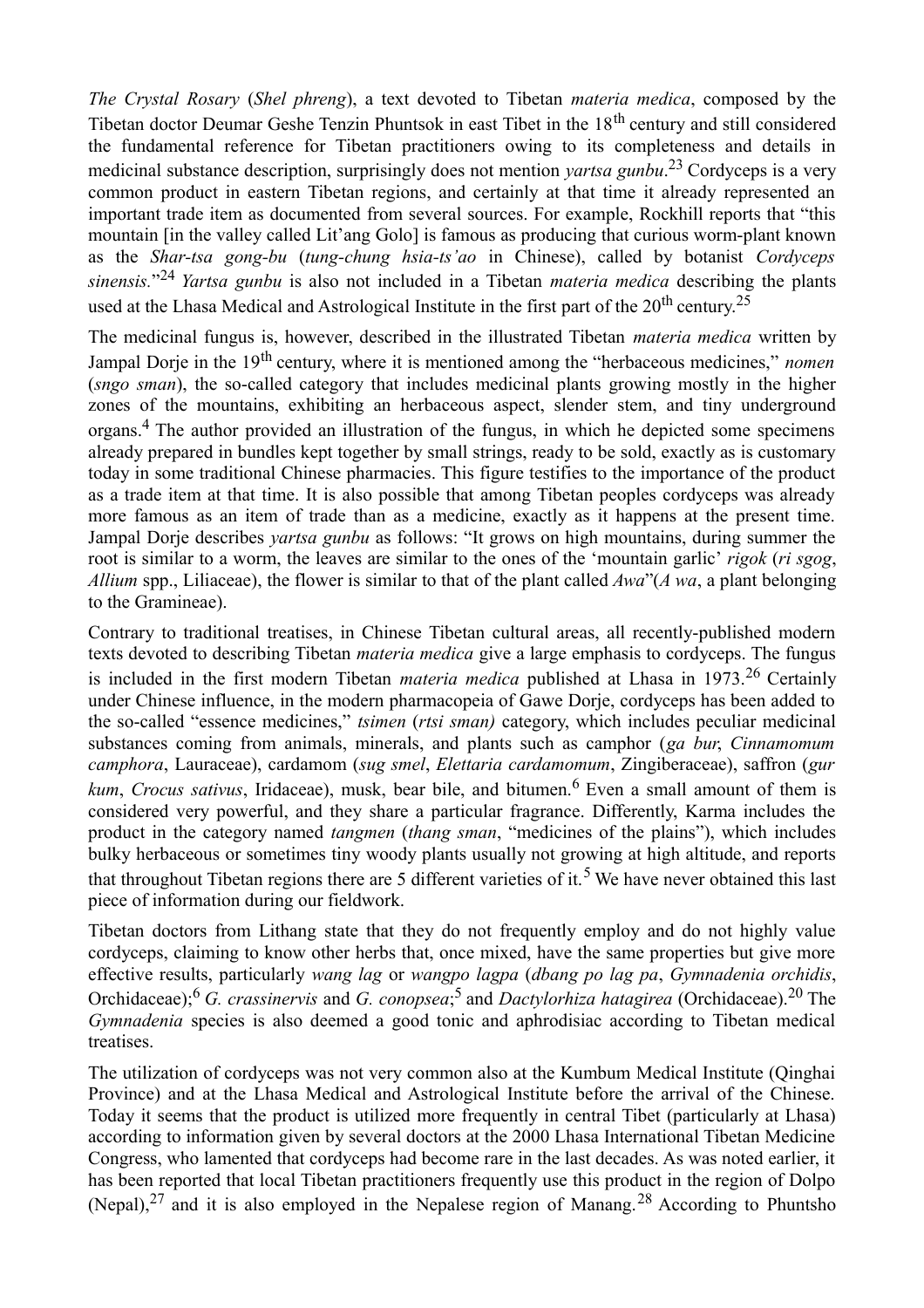Namgyel, although knowledge of cordyceps as an important medicinal plant exists in the Himalayan kingdom of Bhutan, the Bhutanese traditional medicine system, which is similar to Tibetan medicine, started incorporating it in its formulations only a few years ago.

The Energetics of Cordyceps in Tibetan Medicine. According to the modern texts of Tibetan *materia medica*, the fungus must be gathered between spring and summer (May-June).<sup>5,6</sup> Both the worm and the grass are used after removing the earth that encapsulates the larva. Also the worm's white-to-yellowish mycelium that encapsulates the larva must be peeled off. The fungus is then cleaned and dried in a cool place at a constant temperature. The therapeutic properties mentioned in the texts are described according to the pharmacological theory of Tibetan medicine. The taste of the *dbyar rtswa dgun 'bu* is sweet (*mngar mo*) and salty (*lan tshwa ba*), its post-digestive taste is sweet, its potency is unctuous (oily; *snum*) and hot (*drod*). The fungus has the properties of increasing the energy of the body, of restoring semen functionality, and of increasing its production. Furthermore, it increases kidney strength and heat, it cures all the disorders caused by unbalance of the humor wind (*rlung nad*) and the disorders caused by unbalance of the humor bile (*mkhris nad*). It also prevents increasing of the humor phlegm (*bad kan*). Gawe Dorje reports that, according to a treatise compiled in the  $19<sup>th</sup>$  century, cordyceps is among the 4 best plants to treat the ailments concerning sexual virility.<sup>6</sup>

Tibetan doctors from Lithang prepare 2 slightly different potions that contain cordyceps. These 2 recipes seem to be devised by mixing together medicinal herbal preparations deemed to be good tonics and aphrodisiacs in order to get a strong and effective preparation. Practitioners prepare both recipes by adding cordyceps and other materials to a container filled with *a rag*, which is then kept in a cool place for 2-3 months, as described earlier. The first recipe includes the following ingredients: cordyceps, *dugme* (*dug med*, *Fritillaria cirrhosa*, Liliaceae) bulbs, the root of a herbaceous plant not yet identified, and a fragment of *shara* (*sha rwa*, deer's antler, probably *Cervus albirostris*, white-lipped deer, or *C. elaphus macneilli*, a red deer). The second recipe includes cordyceps, *dugme* bulbs, and *dretserma* ('*dre tsher ma*, *Lycium barbarum*, Solanaceae; aka goji or wolf berries). These 2 medicines do not represent typical Tibetan medical preparations. They are not reported on written sources and most likely originate from oral transmitted knowledge influenced by Chinese tradition.

A preparation aimed at improving physical strength and sexual virility, administered as a pill, includes as the main ingredient 50 grams of crushed cordyceps, to which the following powdered medicinal substances are added: *aruserdog* (*a ru gser mdog*, *Terminalia chebula*, Combretaceae); the so-called *sanpodrug* (*bzang po drug*), *dzati* (*dzwa ti*, *Myristica fragrans*, Myristicaceae; nutmeg), *lishi* (*li shi*, *Eugenia caryophyllata*, Myrtaceae; clove), *chugan* (*cu gang*, *Bambusa textilis*, Poaceae), *gurkum* (*gur kum*, *Crocus sativus*, Iridaceae; saffron), *sukmel* (*sug smel*, *Elettaria cardamomum*, *Amomum compactum*, Zingiberaceae; cardamom), and *kakola* (*ka ko la*, *Amomum subulatum*, *A. tsao-ko*, Zingiberaceae). The following substances are also added: *powari* (*pho ba ris*, *Piper nigrum*, Piperaceae; black pepper), *giwan* (*gi wang*, bezoar), *tomtri* (*dom mkhris*, bear bile), *tandromkarpo* (*thang phrom dkar po*, *Przewalskia tangutica*, Solanaceae), and *lantantse* (*lang thang rtse*, *Hyoscyamus niger*, Solanaceae; henbane).

Cordyceps is also employed in another preparation, named *tachi chusum* (*da byid bcu gsum*, "*tachi* 13"), similarly administered as a pill.7 This preparation's main constituent is *tachi*, and it includes the following 13 ingredients, most of them coming from animal substances: *tachi* (*da byid*), *wangpo lagpa*, *drekar* ('*bras dkar*, white rice), *ghiacil gomar* (*rgya mchil mgo dmar*, sparrow [meat]), *samsha* (*sram sha*, otter meat), *tsangnya* (*gtsang nya*, river fish), *tugdre* (*thug 'bras*, ram testicles), *ciwisha* ('*phyi ba'i sha*, marmot's meat), *pukronsha* (*phug rong sha*, pigeon's meat), *chilwisha* (*mchil ba'i sha*, sparrow [meat]),‡ *kimchasha* (*khyim bya'i sha*, cock's meat), cordyceps, and *gonmosha* (*gong mo'i sha*, Tibetan partridge's meat). The medicine, administered early in the morning with honey, has the property of boosting the body's energy, supporting the 5 senses, and increasing life span.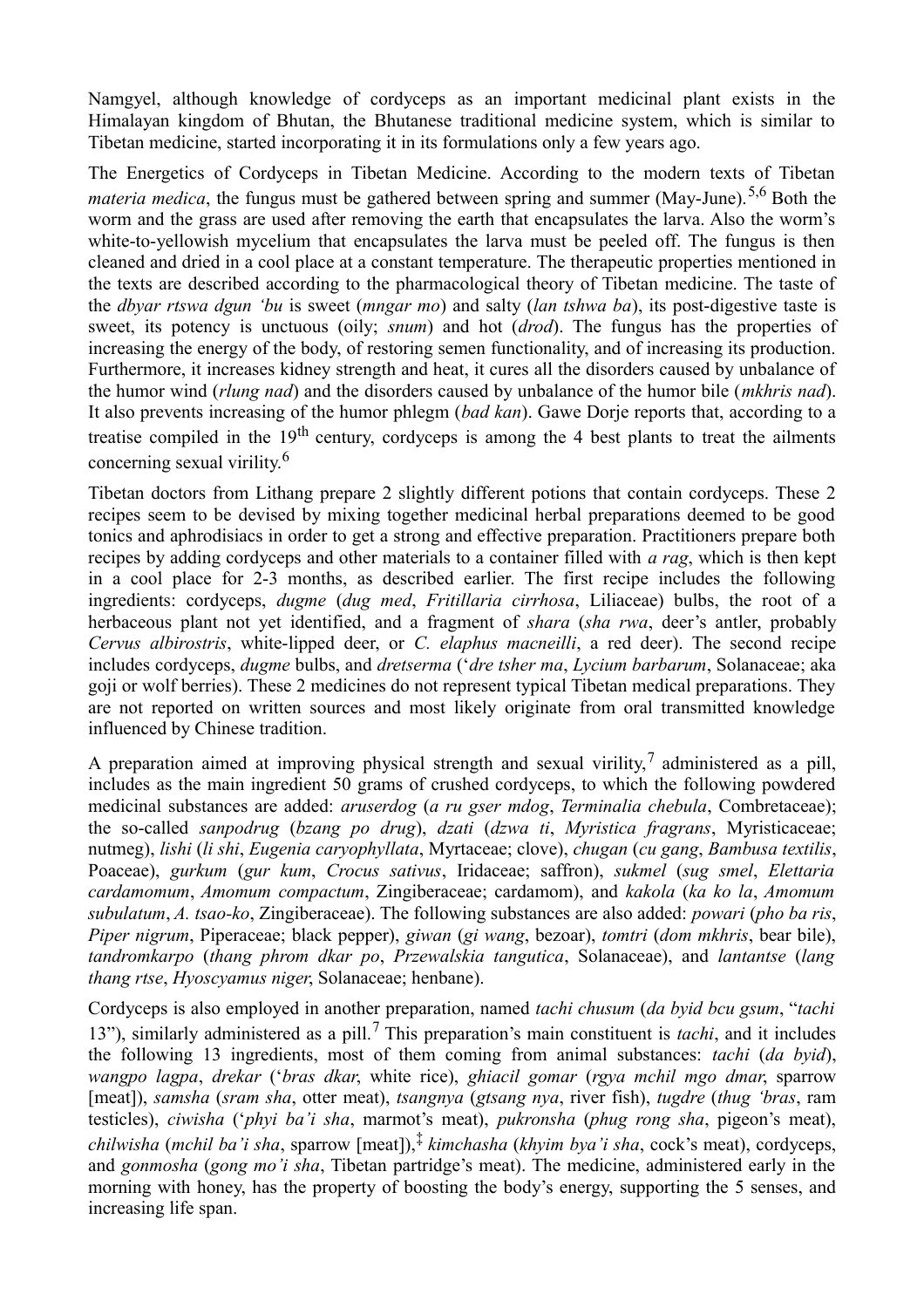Although the primary focus of this paper is not about reviewing the modern pharmacological and clinical data on cordyceps, it is constructive to mention a few recent clinical studies that have investigated the efficacy of cordyceps preparations. Human clinical trials have demonstrated the effectiveness of *C. sinensis* fermented mycelia in combating decreased libido and virility.29,30 In a clinical study of elderly patients with chronic fatigue, results indicated that most of the subjects treated with *C. sinensis* pure mycelium reported a significant clinical improvement in the areas of fatigue, cold intolerance, dizziness, frequent nocturia, tinnitus, hypo sexuality, and amnesia, while no improvement was reported in the placebo group.31,32,33 In recent years, *C. sinensis* has been investigated in animal and *in vitro* studies for anti-aging effects, activity on sexual function, and immune modulation, among other potential uses.  $34,35$ 

### **Sustainability Issues**

The increased harvesting of cordyceps all over its distribution area certainly implies sustainability issues. Winkler reports that, "according to current official statistics, *yartsa gunbu* harvest was below 40,000 kg for Tibet [Tibet Autonomous Region] between 1999 and 2001, reached nearly 44,000 kg in 2002 and 2003, and then 50,544 kg in 2004."1 Unfortunately, at present no data regarding the long-term impact of this intensive collection are available. At the time of the fieldwork, Lithang gatherers and traders stated that they had not noticed a reduction in the abundance of cordyceps since they had come into the business, except for some seasonal decreases attributed to bad weather conditions in early spring. Collectors and dealers interviewed by

Winkler reported the same data but complained about reduced harvesting rates per individual due to steadily-increasing competition.<sup>1</sup> Winkler applied to this issue the "Rapid Vulnerability" Assessment" (RVA) technique, as developed by ethnobotanist Tony Cunningham (after Wong  $2000$ <sup>36</sup> and formalized for analysis by Wild and Mutebi<sup>37</sup> He obtained a score of 20, indicating a moderate degree of vulnerability. Namgyel, by applying the same technique, obtained a score of 26 for Bhutan's cordyceps species, noting that the score would be slightly lower "if the traditional rights of the collectors are recognized and a community-based natural resources management system is put in place." $38$ 

### **Conclusion**

Since *C. sinensis* grows over much of the area traditionally inhabited by populations of Tibetan language and culture, and since its citation in Tibetan medical treatises pre-dates by 2 centuries its mentioning in Chinese medical texts, it may be assumed that Tibetan people were probably the first to notice this fungus thriving on the high pasturelands, examine its morphological traits, understand its biological features, assess its qualities and therapeutic properties, and to attribute it a name. It is remarkable and difficult to explain that this medicinal fungus, so highly praised as a tonic and aphrodisiac by Zurkhar Namnyi Dorje in the  $15<sup>th</sup>$  century,<sup>3</sup> is not mentioned in many Tibetan *materia medica*. While this interesting fungus is used in some Tibetan medicinal formulations, it is certainly not employed as heavily as in Chinese culture. Its popularity within Chinese medicine, however, has certainly made the fungus an important economic resource for Tibetan people.

The recent drop in sales of cordyceps may therefore have serious economic consequences for some Tibetan communities, and it remains to be seen whether sales of cordyceps will rebound to or surpass previous levels as the global economy stabilizes. With further clinical investigation, it is possible that use of cordyceps may eventually spread to or increase within other cultures. As Tibetan people continue to gather cordyceps for medicinal use and/or international markets, it will be important to occasionally reassess sustainability and environmental impact.

*Alessandro Boesi, Tibetologist, received his PhD in Biological Anthropology in 2004 from the Université de la Méditerranée, Marseille, France. He has conducted extensive fieldwork in Tibetan*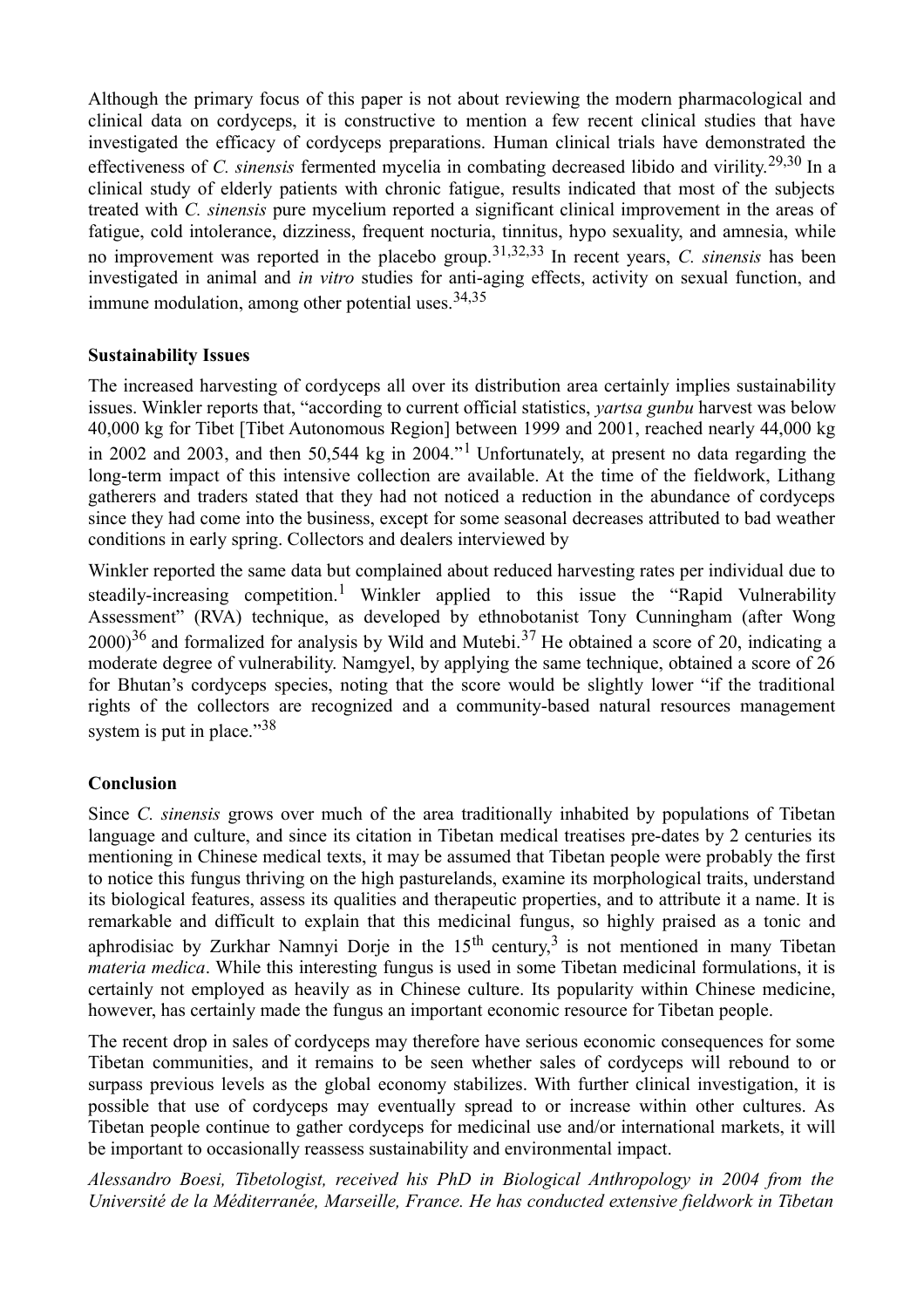*cultural regions, and his present research interests focus on the ethnobotany of Tibetan peoples and the* materia medica *of Tibetan medicine. His most recent publication is a translation from Tibetan into Italian of a rare illustrated Tibetan* materia medica *handbook written about 2 centuries ago, which describes medicinal plants and their therapeutic properties (www.shangdril.org).* 

*Francesca Cardi obtained her PhD in Medical Anthropology in 2004 at the Université de la Méditerranée, Marseille, France. For 10 years, she has conducted extensive research in Tibetan regions, focusing on pharmacopeias, medical preparations, and traditional doctors' practice. She is a member of the research center Shangdril (Italy) and collaborates with scientific institutions on drug development and clinical research. She and Dr. Boesi co-wrote the article "Classification and Utilization of Natural Products Used as* Materia Medica *in Tibetan Traditional Medicine" in* HerbalGram *issue 71.* 

‡Sparrow meat is listed twice with different names. The 2 different Tibetan designations indicate 2 species belonging to the genus *Passer*. The latter is identified as *P. montanus*; the identification of the former is not confirmed in modern Tibetan *materia medica.* 

\*According to Daniel Winkler, MSc, following economic liberalization in the early 1980s, cordyceps prices increased dramatically from Chinese yuan (CNY)  $1,800$  (8 CNY = \$1 USD in 2005) per kg in the Tibetan capital Lhasa, to CNY 8,400 in 1997 (an increase of 366%), then to CNY 36,000 in 2004 (a further increase of 1,900%). In June 2005, prices in Tibet ranged from CNY 10,000–60,000 (USD 1,250–7,500) per kg. Yet in late 2008, due to the global crisis, prices went down significantly. [References: Winkler D. Yartsa gunbu (*Cordyceps sinensis*) and the fungal commodification of Tibet's rural economy. *Economic Botany.* 2008;62(3):291-305 and Winkler D. Present and historic relevance of Yartsa Gunbu (*Cordyceps sinensis*). An ancient myco-medicina in Tibet. *Fungi.* 2008;1(4):6-7.]

†Traditional treatises utilize the term "*yartsa gunbu*;" the notion of "cordyceps" is not known in such documents.

#### **References**

- 1. Winkler D. Yartsa Gunbu (*Cordyceps sinensis*) and the fungal commodification of Tibet's rural economy. *Economic Botany.* 2008;62(3):291-305.
- 2. Winkler D. Present and historic relevance of Yartsa Gunbu (*Cordyceps sinensis*). An ancient myco-medicinal in Tibet. *Fungi.* 2008;1(4):6-7.
- 3. Zur mkhar ba mnyam nyid rdo rje. *Man ngag bye ba ring bsrel*. Beijing: Mi rigs dpe khrung khang, 2005. [Zurkhar Namnyi Dorje. *Ten Millions o*f *Instructions*: *a Relic*. Beijing: Nationalities Languages Press; 2005.]
- 4. 'Jam dpal rdo rje. *An Illustrated Tibeto-Mongolian Materia Medica of Ayurveda.* Chandra L, ed. New Delhi: International Academy of Indian Culture; 1971.
- 5. Karma chos 'phel. *bDud rtsi sman gyi 'khrungs dpe legs bshad nor bu'i phreng mdzes*. Lhasa: Bod ljongs mi dmangs dpe skrun khang; 1993. [Karma Chopel. *Beautiful Rosary of Precious and Elegant Teachings*: *a Materia Medica on the Medicines which are Elixir of Immortality.* Lhasa: Tibetan People Press; 1993.]
- 6. dGa' ba'i rdo rje. '*Khrungs dpe dri med shel gyi me long*. Beijing: Mi rigs dpe skrun khang; 1998. [Gawe Dorje. *The Immaculate Crystal Mirror of Source and Identification.* Beijing: Nationalities Languages Press; 1998.]
- 7. Tshe ring nor bu. *Bod kyi gso ba rig pa'i sman rdzas rnams spyod yul sman sbyor gang du gsal ba btso sbyang zhun thigs*. Dharamsala: Bod gzhung sman rtsi khang; 2004:360. [Tsering Norbu. *The Refining Quintessence Elucidating Whichever Medicinal Preparation on the topic of the Medical Substances i*n *the Tibetan Science of Healing.* Dharamsala: Tibetan Government Astro and Medical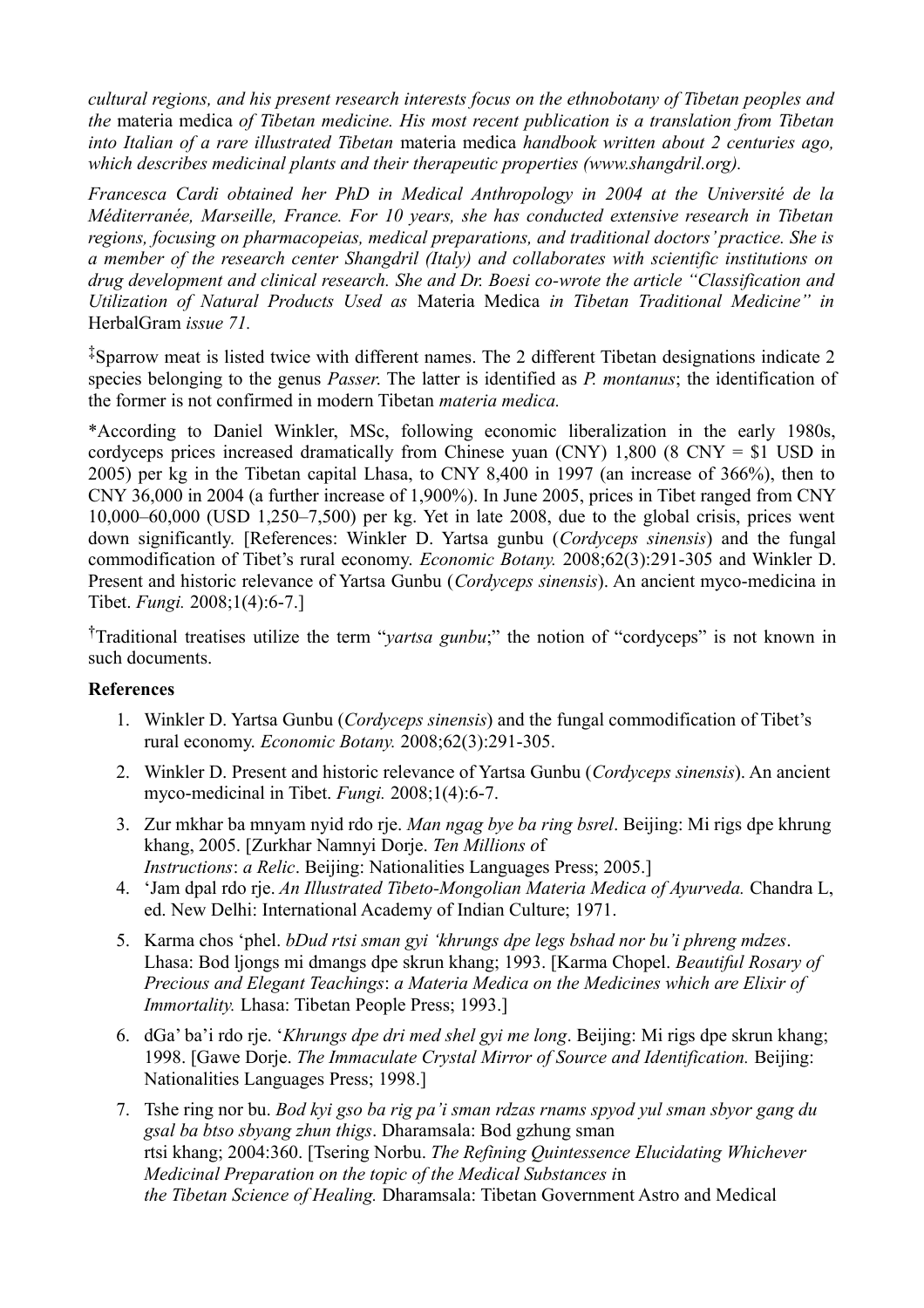Institute; 2004:360.]

- 8. Gi-Ho Sung, Nigel L, Hywel-Jones, et al. Spatafora1 phylogenetic classification of *Cordyceps* and the clavicipitaceous fungi. *Studies in Mycology*. 2007;57:5–59.
- 9. Shen FR, Yang DR, Yang YX, et al. Observation on the feeding habits of the larvae of *Hepialus baimaensis* Liang [In Chinese]. *Insect Knowledge*. 1990;27(1):36-37.
- 10. Li QS, Zeng W, Yin DH, et al. A preliminary study on alternation of generations of *Cordyceps sinensis* [In Chinese, Engl. Abstract]. *Zhongguo Zhong Yao Za Zhi* [*China Jour. Chin. Mat. Med*.]. 1999; 23.4:210-2.
- 11. Boesi A. The *dbyar rtswa dgun 'bu* (*Cordyceps sinensis Berk.*): an important trade item for the Tibetan population of the Lithang County, Sichuan Province, China. *The Tibet Journal*. 2003;27(3):29-42.
- 12. Winkler D. *Forest Use and Implications of the 1998 Logging Ban in the Tibetan Prefectures of Sichuan: Case Study on Forestry, Reforestation And NTFP in Litang County, Ganzi TAP, China*. In: Jiang Z, Centritto M, Liu S, et al. The ecological basis and sustainable management of forest resources. *Informatore Botanico Italiano*. 2003;35(2):116-125.
- 13. Winkler D. Yartsa gunbu—*Cordyceps sinensis*: economy, ecology & ethno-mycology of a fungus endemic to the Tibetan plateau. In: Boesi A, Cardi F. Wildlife and plants in traditional and modern Tibet: conceptions, exploitation, and conservation. *Memorie della Società Italiana di Scienze Naturali e del Museo Civico di Storia Naturale di Milano.*  2005;33(1):69-85.
- 14. Norbu N. *Journey Among the Tibetan Nomads. An Account of a Remote Civilization*. Dharamsala: Library of Tibetan Works & Archives; 1997:68.
- 15. Huber T. Antelope hunting in northern Tibet, cultural adaptation to wildlife ecology. In: Boesi A, Cardi F. Wildlife and plants in traditional and modern Tibet: conceptions, exploitation, and conservation. *Memorie della Società Italiana di Scienze Naturali e del Museo Civico di Storia Naturale di Milano*. 2005;33(1):5-17.
- 16. Bhattarai NK. Folk herbal medicines of Dolakha district, Nepal. *Fitoterapia*. 1993;66:387- 395.
- 17. Sacherer J. The high altitude ethnobotany of the Rolwaling Sherpas. *Contributions to Nepalese Studies*. Kathmandu: CNAS, Tribhuvan University. 1979;6(2):45-64.
- 18. Polhe P. *Useful Plants of Manang District*. Stuttgart: Franz Steiner Verlag Wiesbaden GMBH, Nepal Research Centre Publications. 1990;16:37.
- 19. Ministry of Forests and Soil Conservation. *Medicinal Plants of Nepal*. Kathmandu: 1970:116-117.
- 20. Lama YC, Ghimire SK, Thomas YA. *Medicinal Plants of Dolpo. Amchis' Knowledge and Conservation.* Kathmandu: People and Plants Initiative, WWF Nepal Program; 2001:56.
- 21. Byams pa 'phrin las. *Bod lugs gso rig tshig mdzod chen mo.* Beijing: Mi rigs dpe skrun khang; 2006:707. [Champa Trinle. *Great dictionary of the Tibetan medical tradition*. Beijing: Nationalities Languages Press; 2006:707.]
- 22. Yu thog yon tan mgon po. *bDud rtsi snying po yan lag brgyad pa gsang ba man ngag gi rgyud*. Lhasa: Bod ljongs mi dmangs dpe skrun khang; 1992. [Yuthog Yonten Gonpo. *Tantra of Secret Instructions on the Eight Branches, the Essence of the Elixir of Immortality*. Lhasa: Tibetan People Press; 1992.]
- 23. De'u dmar dge shes bstan 'dzin phun tshogs. *Shel gong shel phreng.* Dharamsala: Tibetan Medical and Astro Institute; 1994. [Deumar Geshe Tenzin Phuntsok. *The Crystal Block, The Crystal Rosary*. Dharamsala: Tibetan Medical and Astro Institute; 1994.]